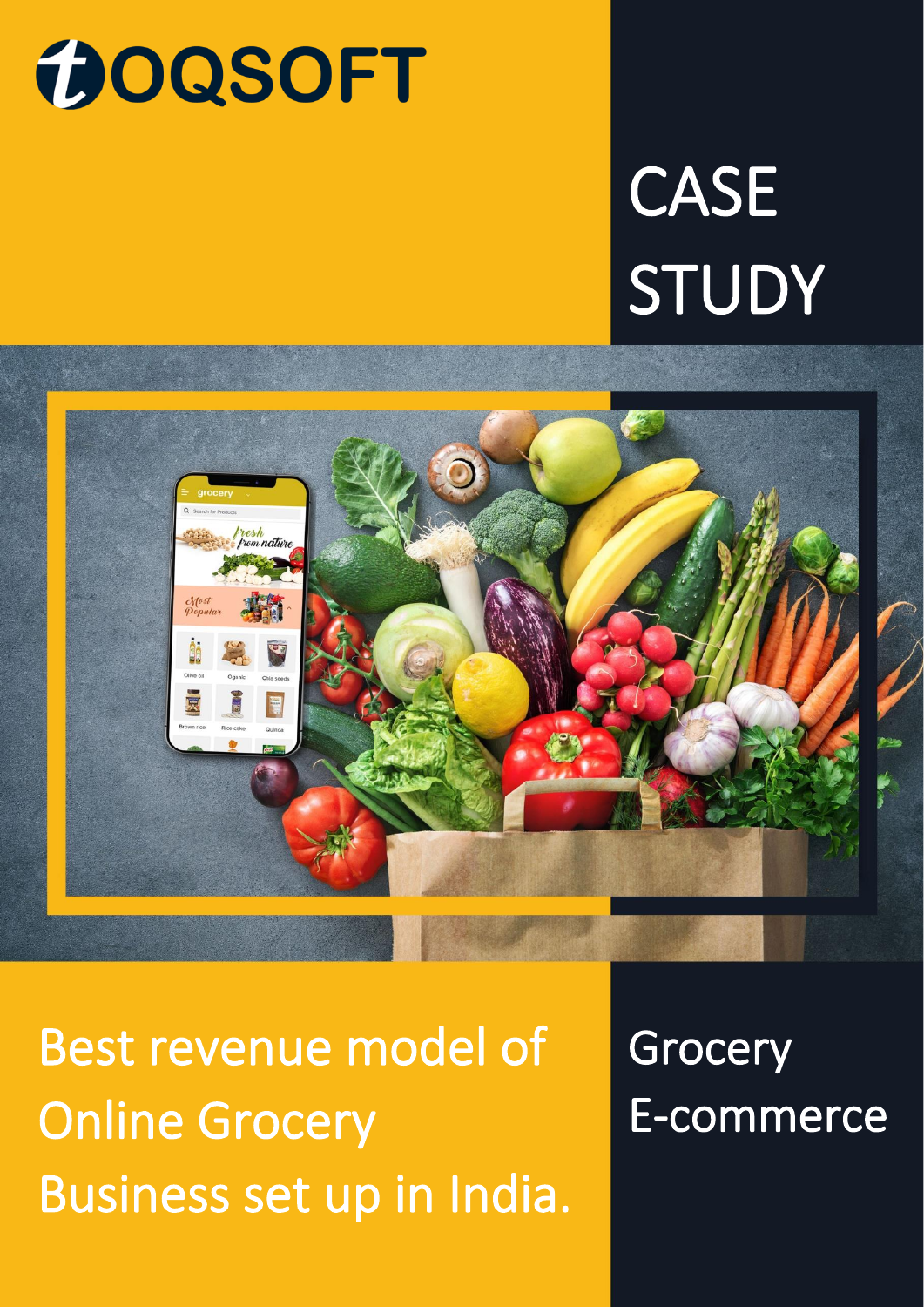A new company in South India wanted to set up Online Grocery Business in the pandemic era 2020-21. That company is a grocery retailer and wholesaler supplying everybody from small and independent stores. They also sell direct to the end user via their retail website and stores.

We at TOQSOFT helps the business owner to start his online grocery store (website/app) and delivers groceries to customers in a specific city or region. To get successful in starting and operating an online grocery business, you need to focus on the product availability and real-time inventory are very important, both of which can impact brand loyalty.

# IMPORTANT FEATURES

To make an excellent grocery app we had to keep in mind few most important features of online grocery store and our development process was based on those features. Few important features are discussed below.

#### Easy sign-up process

We made easy sign-in and sign-up process so that user can feel easy and smooth experience when user comes to the website or app.

#### Enhance Search

Grocery store has hundreds of products and several categories. A user can get the list of items or most viewed/most sold items on the website/app. By the enhance search appropriate grocery items can be found easily.

#### Add to cart option

The "Add to cart" option enables a customer to buy several items at a time. It works exactly like physical shopping cart in a shopping outlet. User can remove the items from list in the cart if needed and from here directly user can jump to payment section to finalise the shopping.

Digitisation of today's world encourages the business to step up on online platform and enhance their circle of reach. Many companies are benefitted by the leverages of online business platform. In recent years many grocery store owners came to online business mode and spread their wings in the world which was never in the reach of them.

#### Custom Admin Panel

To manage the e-commerce application, we need an admin panel where admin can update, delete, & add the products and services, fix the tax and price, manage the inventory level, insert/delete the images, get the customer and vendor lists. Several reports of sales, purchases, and inventory can be generated.

All these features are available and can be seen on dashboard of admin control panel.

We have developed the application to control whole e-commerce website, android and ios app.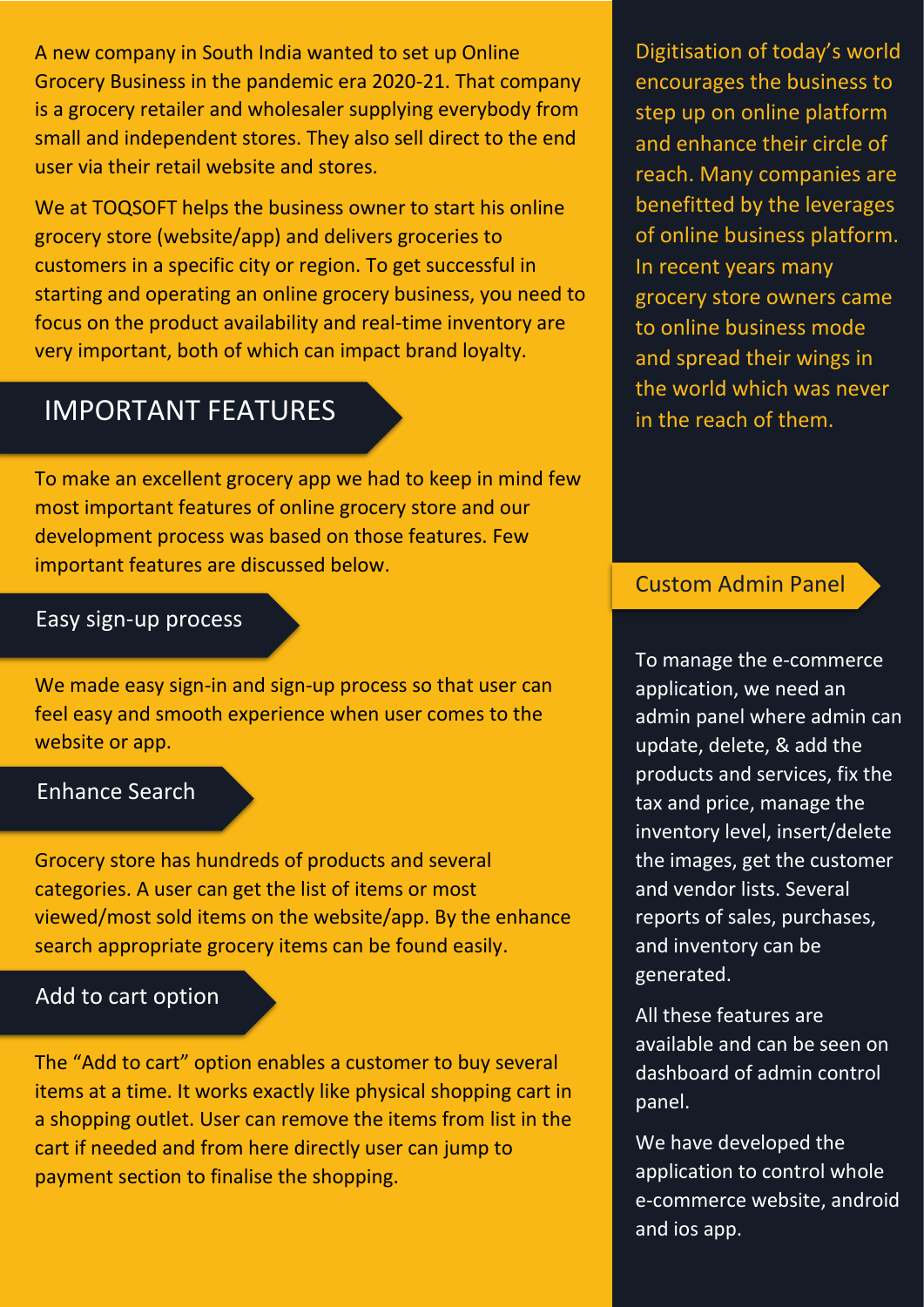## Multi store and multi-vendor

Multi store model means by purchasing one license of ecommerce application multi store can be managed with single database. No need to buy a license for every store.

Multi-vendor feature is an e-commerce platform to create online marketplace in which a vendor can sell their products and services through a single store front.

## Safe and convenient payment procedure

After selection process customer must make online payment to complete the shopping. We made the application safe and secure for online payment. Making secure payment gateway is an important aspect of any e-commerce application.

### Seamless checkout experience

We made an effective e-commerce application such a way that user can easily complete their transaction without any potential hurdle in order and payment process.

## GROCERY E-COMMERCE WEBSITE

After finalising the template, we first design the responsive website. Responsive design is a web design approach in which design and development should respond to the users' behaviours and environment based on screen size, platform, and orientation.

In website we displayed every option and feature, so that client could understand the final product. Once we got the go ahead from the client, our development team started working on frontend as well as backend.

Database was common for the apps and website. All the information stored in a database and the data would be fetched by the website and apps.

#### Real Time Inventory

Real time inventory is a feature, and it is control by admin. Once the item is added by the admin it will affect the numbers of items available on the main website/app. After purchasing the products by the customer number of items decreases. Not only these many reports are generated in the section of inventory.

We have given many other features which are very common and necessary for any e-commerce application.

Complete dynamic catalogue of products

Search for products to locate any product easily

Product promotion with Product of the day, week, and top selling

Sale price and discounted price display